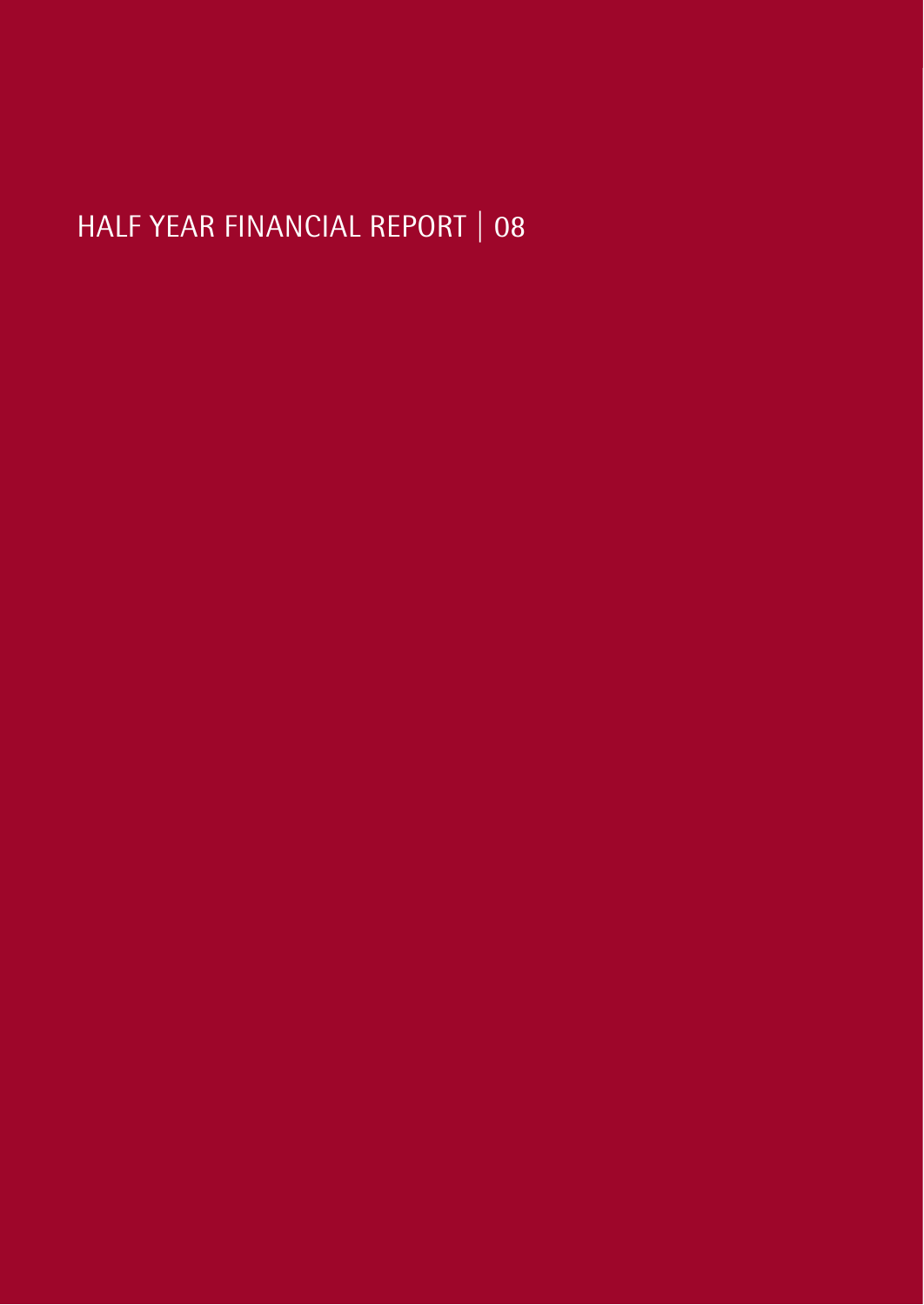#### EARNINGSFIGURES

| in EUR million              | 02 2008 | 02 2007 | Change in % | H1 2008 | H1 2007 | Change in % |
|-----------------------------|---------|---------|-------------|---------|---------|-------------|
| <b>Sales</b>                | 208.9   | 152.7   | 36.8%       | 412.9   | 286.7   | 44.0%       |
| EBITDA                      | 19.6    | 15.3    | 28.1%       | 36.7    | 28.7    | 27.7%       |
| EBIT                        | 12.5    | 10.1    | 23.5%       | 23.0    | 19.2    | 19.9%       |
| Net income                  | 9.3     | 8.5     | 8.8%        | 15.5    | 14.1    | 10.2%       |
| <b>EBITDA</b> margin        | 9.4%    | 10.0%   |             | 8.9%    | 10.0%   |             |
| <b>EBIT</b> margin          | 6.0%    | 6.6%    |             | 5.6%    | 6.7%    |             |
| Earnings per share (in EUR) | 0.42    | 0.38    | 8.8%        | 0.70    | 0.63    | 10.2%       |

#### FINANCIAL FIGURES

| in EUR million                      | H <sub>1</sub> 2008 | H <sub>1</sub> 2007 | Change in $\%$ |
|-------------------------------------|---------------------|---------------------|----------------|
| Cash flow from operating activities | 31.6                | $-3.9$              |                |
| Cash flow from investing activities | $-31.3$             | 7.8                 |                |
| Cash flow from financing activities | $-13.7$             | $-6.1$              | $-123.8%$      |
| Capital expenses                    | $-19.5$             | $-8.0$              | 143.5%         |

#### BALANCE SHEET RATIOS

| in EUR million            | June 30, 2008 | December 31, 2007 |
|---------------------------|---------------|-------------------|
| Balance sheet total       | 446.5         | 445.0             |
| Equity                    | 168.6         | 158.9             |
| Net debt                  | 23.5          | 29.2              |
| Net working capital       | 70.4          | 77.3              |
|                           |               |                   |
| Gearing                   | 0.14          | 0.18              |
| Equity ratio              | 37.8%         | 35.7%             |
|                           |               |                   |
| Employees (end of period) | 5,729         | 5,597             |

#### SHARE FIGURES

|                       |              | June 30, 2008       | December 31, 2007 | Change in % |
|-----------------------|--------------|---------------------|-------------------|-------------|
| Closing price         | in EUR       | 9,49                | 8,90              | 6,6%        |
| Market capitalisation | in EUR mill. | 211.9               | 198.7             | 6.6%        |
|                       |              | H <sub>1</sub> 2008 | H1 2007           | Change in % |
|                       |              |                     |                   |             |
| Earnings per share    | in EUR       | 0.70                | 0.63              | 10.2%       |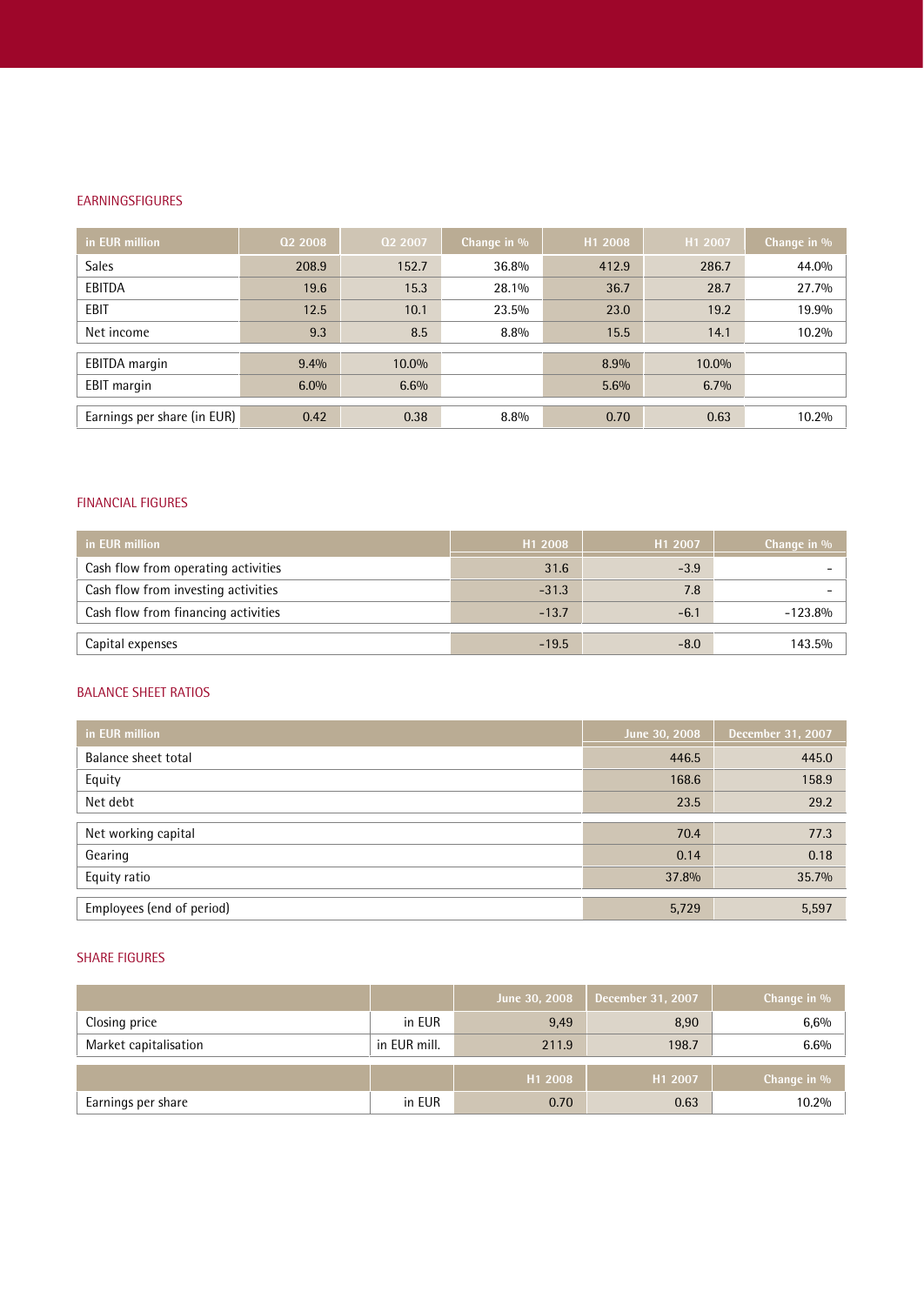# HALF YEAR FINANCIAL REPORT 2008

### DEVELOPEMENT WITHIN THE AUTOMOTIVE INDUSTRY

The ongoing hight prices for raw materials and energy combined with the uncertainty regarding the continuation and the implications of the subprime crisis in the USA will stress the economic develop ment like in the first half also in the second half of 2008.

The automotive industry developed inconsistend, however the market increased by 1% compared to previous years period. In CEE as well as in Asia the number of new passenger car registrations increased again on a high level. Whereas the US- and European car market figures were decreasing.

The, for POLYTEC GROUP, important market of German OEM's had a quiet positive first half 2008 with increasing sales figures. Forthe full year 2008 all German car manufacturers are again expecting sales records like in previous years, even if not that high as in previous periods.

The commercial vehicle industry still benefits from an ongoing high demand for trucks from CEE and Asia. Supported by solid new truck registrations at the European markets and strong exports, the Euro pean truck manufacturers were able to increase their production in den first half of 2008.

Source: VDA, ACEA

## GENERAL INFORMATION

The half year financial report at hand was compiled in accordance with ß 87 of the Austrian Stock Exchange Act and the International- Financial Reporting Standards (IFRS). In concordancewith IAS 34,the abridged interim financial statement does not contain all of theinformation or details which are compulsory in a full-year financial statement and should be read in connection with the group finan cialstatement of POLYTEC HOLDING AG as of December 31, 2007.

### **GROUP RESULTS**

| in EUR million              | 02 2008 | 02 2007 | Change in % | H1 2008 | H1 2007 | Change in % |
|-----------------------------|---------|---------|-------------|---------|---------|-------------|
| <b>Sales</b>                | 208.9   | 152.7   | 36.8%       | 412.9   | 286.7   | 44.0%       |
| EBITDA                      | 19.6    | 15.3    | 28.1%       | 36.7    | 28.7    | 27.7%       |
| <b>EBIT</b>                 | 12.5    | 10.1    | 23.5%       | 23.0    | 19.2    | 19.9%       |
| Net income                  | 9.3     | 8.5     | 8.8%        | 15.5    | 14.1    | 10.2%       |
| <b>EBITDA</b> margin        | 9.4%    | 10.0%   |             | 8.9%    | 10.0%   |             |
| <b>EBIT</b> margin          | $6.0\%$ | 6.6%    |             | $5.6\%$ | 6.7%    |             |
| Earnings per share (in EUR) | 0.42    | 0.38    | 8.8%        | 0.70    | 0.63    | 10.2%       |

Sales of POLYTEC GROUP increased in the first half of 2008 by 44.0% to 412.9 mill. EUR. The development of POLYTEC GROUP was mainly influenced by the companies, acquired during the business year 2007. A detailed analysis of influencing factors will be made in the corresponding segment reporting. EBITDA of POLYTEC GROUP increased in the half year period 2008 by 27.7% to a total of 36.7 mill. EUR. The positive development includes the release of badwill' in

1 EBITDA of the first half of 2007was heavily influenced through the release badwill according to IFRS 3, resulting from acquired assets and debts in the context of the acquisition of POLYTEC COMPOSITES GERMANY totalling EUR 6.6 million.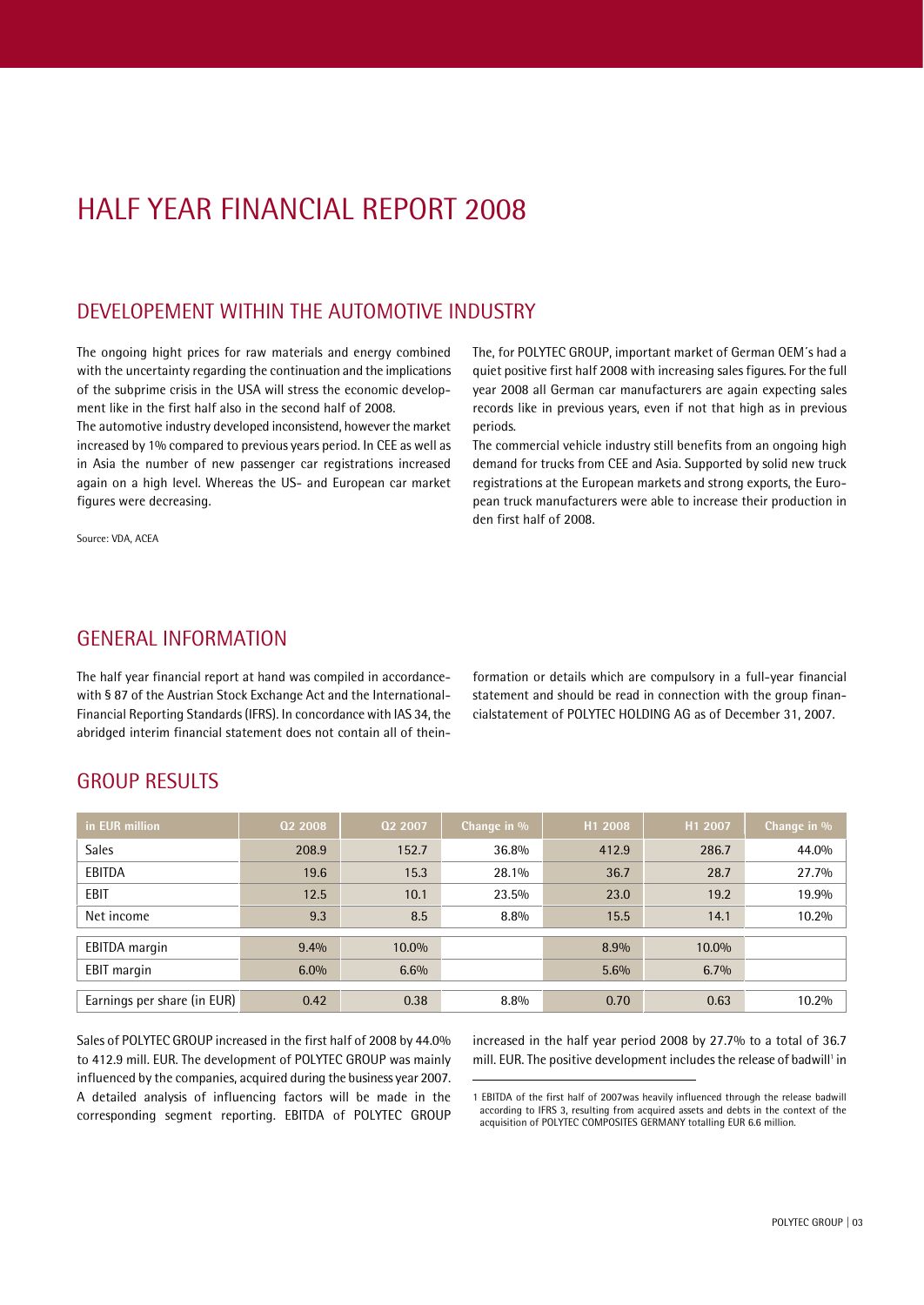the first half of 2007 of 6.6 mill. EUR. Excluding this non recurring effect, the increase in EBITDA compared to 2007 amounts to 66.1%. The result of the first half 2008 equals an EBITDA margin of 8.9%.EBIT increased, according to the growth of EBITDA, by 19.9% to 23.0 mill. EUR. Excluding the income from associated companies the financial result of POLYTEC GROUP decreased from -0.8 mill EUR to -2.4 mill. EUR. The negative development was mainly driven by an increased net debt after the purchase of the 9.59% stake in GRAMMER AG and increased refinancing costs caused by the subprime crisis. On the other hand we received a dividend payment in the amount aof 1.0 mill. EUR. For the stake held in GRAMMER AG Net income increased by 10.2% to 15.5 mill. EUR. This equals to earnings per share of 0.70 EUR for the first half of 2008.

### RESULTS BY DIVISION

Divisional share on group sales



 $\Box$  Automotive Systems  $\Box$  Automotive Composites  $\Box$  Car Styling  $\Box$  Consolidation/Others

| in EUR million        | 02 2008 | 02 2007 | Change in % | H1 2008 | H1 2007 | Change in % |
|-----------------------|---------|---------|-------------|---------|---------|-------------|
| <b>Sales</b>          | 108.6   | 80.3    | 35.2%       | 216.8   | 172.8   | 25.4%       |
| thereof part sales    | 105.0   | 79.4    | 32.2%       | 211.1   | 163.7   | 28.9%       |
| thereof tooling sales | 3.7     | 0.9     | 305.7%      | 5.7     | 9.1     | $-37.6%$    |
| EBITDA                | 5.8     | 4.7     | 21.8%       | 12.3    | 13.9    | $-11.3%$    |
| EBIT                  | 1.3     | 1.6     | $-19.4%$    | 3.5     | 7.6     | $-54.0%$    |
|                       |         |         |             |         |         |             |
| <b>EBITDA</b> margin  | 5.3%    | 5.9%    |             | $5.7\%$ | 8.1%    |             |
| EBIT margin           | $1.2\%$ | $2.1\%$ |             | 1.6%    | 4.4%    |             |

#### AUTOMOTIVE SYSTEMS DIVISION

The contribution of AUTOMOTIVE SYSTEMS DIVISION to group sales fell in the first half of 2007 to 52.5% (H1 2007: 60.3%).

In the first six months of 2008, sales in the AUTOMOTIVE SYSTEMS DIVISON increased by 25.4% to 216.8 mill. EUR.

The higher sales are mainly attributable to POLYTEC Intex, which was acquired in the third quarter 2007. Excluding the sales effect of the acquisition, the division has to record reduced sales mainly caused by reduced call off figures of the main customer of the division - BMW. Tooling sales decreased by 37.6% compared to previous years period. This development is due to high tooling sales in the first half 2007 for the door panels project of the BMW X3.

EBITDA decreased in the first half 2008 by 11.3% to 12.3 mill. EUR.



**CONTACT:**Manuel Taverne POLYTEC GROUP Investor Relations 4063 Hörsching, Linzer Strasse 50 Tel: +43-7221-701-292 [Investor.relations@polytec-group.com](mailto:Investor.relations@polytec-group.com) [www.polytec-group.com/investor](http://www.polytec-group.com/investor)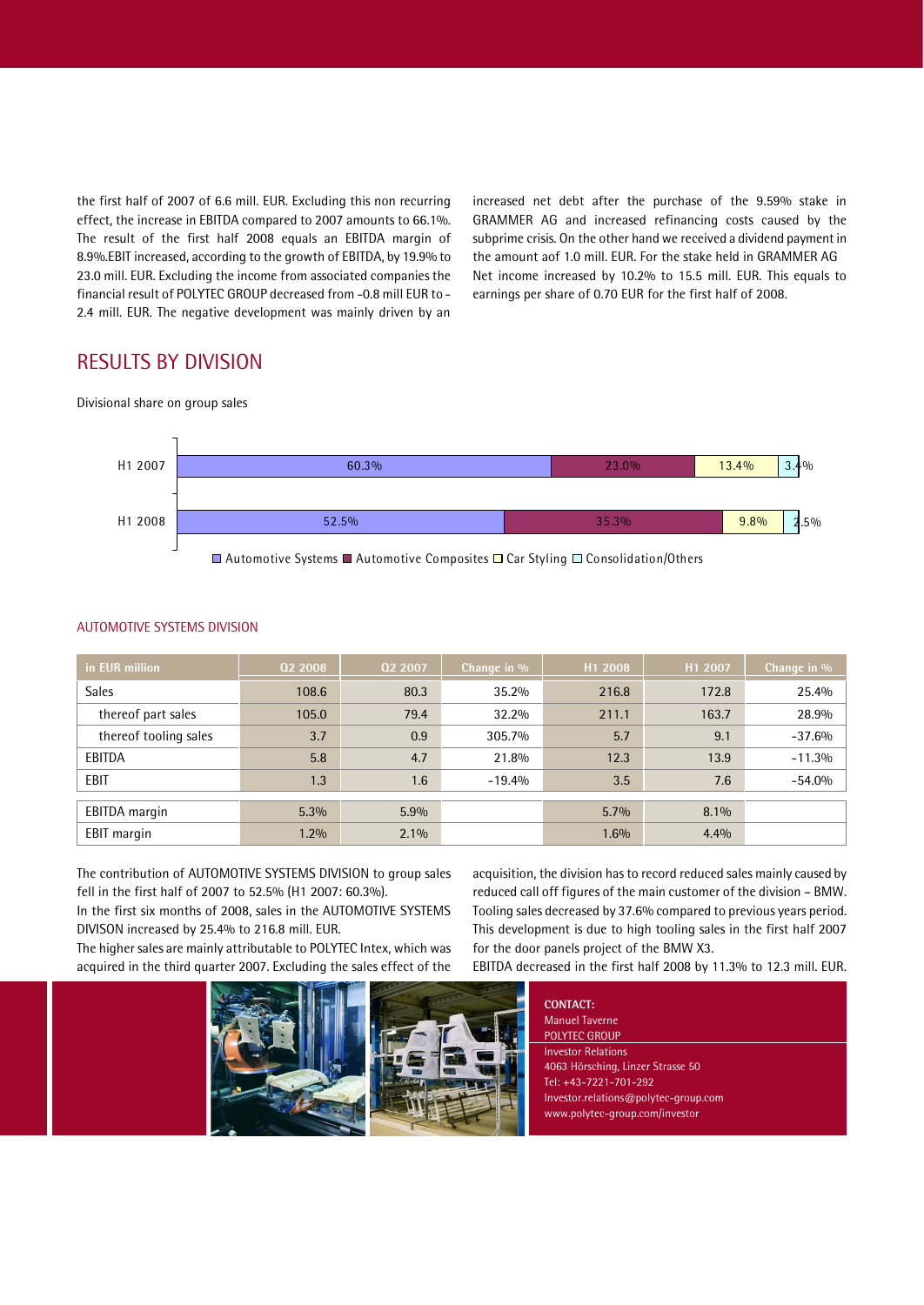On the one hand this development ist attributable to the start of production (SOP) of new projects which are, as already displayed in the Q1 2008 report, not within the expected costs, and on the other hand also to a lower capacity utilisation arising from reduced call off figures. The current development of raw materials and energy prices is an aggravating circumstance, as the OEM's can not be charged at the full level of their increase.

| in EUR million        | 02 2008 | 02 2007 | Change in % | H1 2008 | H1 2007 | Change in % |
|-----------------------|---------|---------|-------------|---------|---------|-------------|
| <b>Sales</b>          | 73.5    | 49.4    | 48.9%       | 145.5   | 65.8    | 121.2%      |
| thereof part sales    | 72.3    | 48.1    | 50.4%       | 143.9   | 64.4    | 123.5%      |
| thereof tooling sales | 1.2     | 1.3     | $-5.8\%$    | 1.7     | 1.4     | 16.7%       |
| EBITDA                | 9.9     | 7.9     | 24.0%       | 17.1    | 8.7     | 98.0%       |
| EBIT                  | 8.2     | 6.6     | 25.2%       | 13.9    | 6.7     | 106.9%      |
| <b>EBITDA</b> margin  | 13.4%   | 16.1%   |             | 11.8%   | 13.2%   |             |
|                       |         |         |             |         |         |             |
| EBIT margin           | 11.2%   | 13.3%   |             | 9.6%    | 10.2%   |             |

#### AUTOMOTIVE COMPOSITES DIVISION

In the first half of 2008 the share on group sales amounts to 35.3 %. Sales of the division increased in the frist six months of 2008 by 121.2% to 145.5 mill. EUR. Besides the sales contribution of the acquired POLYTEC COMPOSITES Germany in the second quarter 2008 (in the first half 2007 two months included) the ongoing positive development within the European commercial vehicle industry sup ports the sales growth of the division.EBITDA according to IRFRS increased compared to previous years period by 98.0%. It has to be considered that previous years EBITDA is including a release of bad-

will<sup>2</sup>. Without this non-recurring effect, EBITDA would have increased by more than seven times.

This excellent development is, besides the market development, mainly attributable to the successful implementation of necessary turn arroung activities at the sites of POLYTEC COMPOSITES GER- MANY GROUP. This led over all to an improved cost structure. The acitivites done during the first half 2008 consists of cost reduction plans at all sites of the new subsidiaries, the shut down of an assem bly plant in South-Germany and the successful renegotiation of contracts with the major customers.

2 EBITDA of the first half of 2007was heavily influenced through the release badwill according to IFRS 3, resulting from acquired assets and debts in the context of the acquisition of POLYTEC COMPOSITES GERMANY totalling EUR 6.6 million.

| in EUR million        | 02 2008 | 02 2007 | Change in % | H1 2008 | H1 2007 | Change in % |
|-----------------------|---------|---------|-------------|---------|---------|-------------|
| <b>Sales</b>          | 21.3    | 18.2    | 17.4%       | 40.4    | 38.4    | 5.2%        |
| thereof part sales    | 18.8    | 17.1    | 10.1%       | 35.4    | 33.5    | 5.8%        |
| thereof tooling sales | 2.5     | 1.1     | 128.5%      | 4.9     | 4.9     | 1.3%        |
| EBITDA                | 2.7     | 2.0     | 38.6%       | 4.7     | 4.3     | 8.6%        |
| <b>EBIT</b>           | 2.1     | 1.5     | 37.0%       | 3.6     | 3.4     | 6.2%        |
| <b>EBITDA</b> margin  | 12.8%   | 10.8%   |             | 11.6%   | 11.2%   |             |
|                       |         |         |             |         |         |             |
| <b>EBIT</b> margin    | 9.8%    | 8.4%    |             | 9.0%    | $9.0\%$ |             |

#### CAR STYLING DIVISION

Sales of the Car Styling Division increased in the first six months 2008 by 5.2% to 40.4 mill. EUR. This positive development is due to higher part sales, which increased in the reporting period by 5.8% to 35.4 mill. EUR. Tooling sales developed stable at 4.9 mill. EUR. The raise in tooling sales is, besides a slight increase in output, primarly attributable to a modified product mix - more body coloured parts.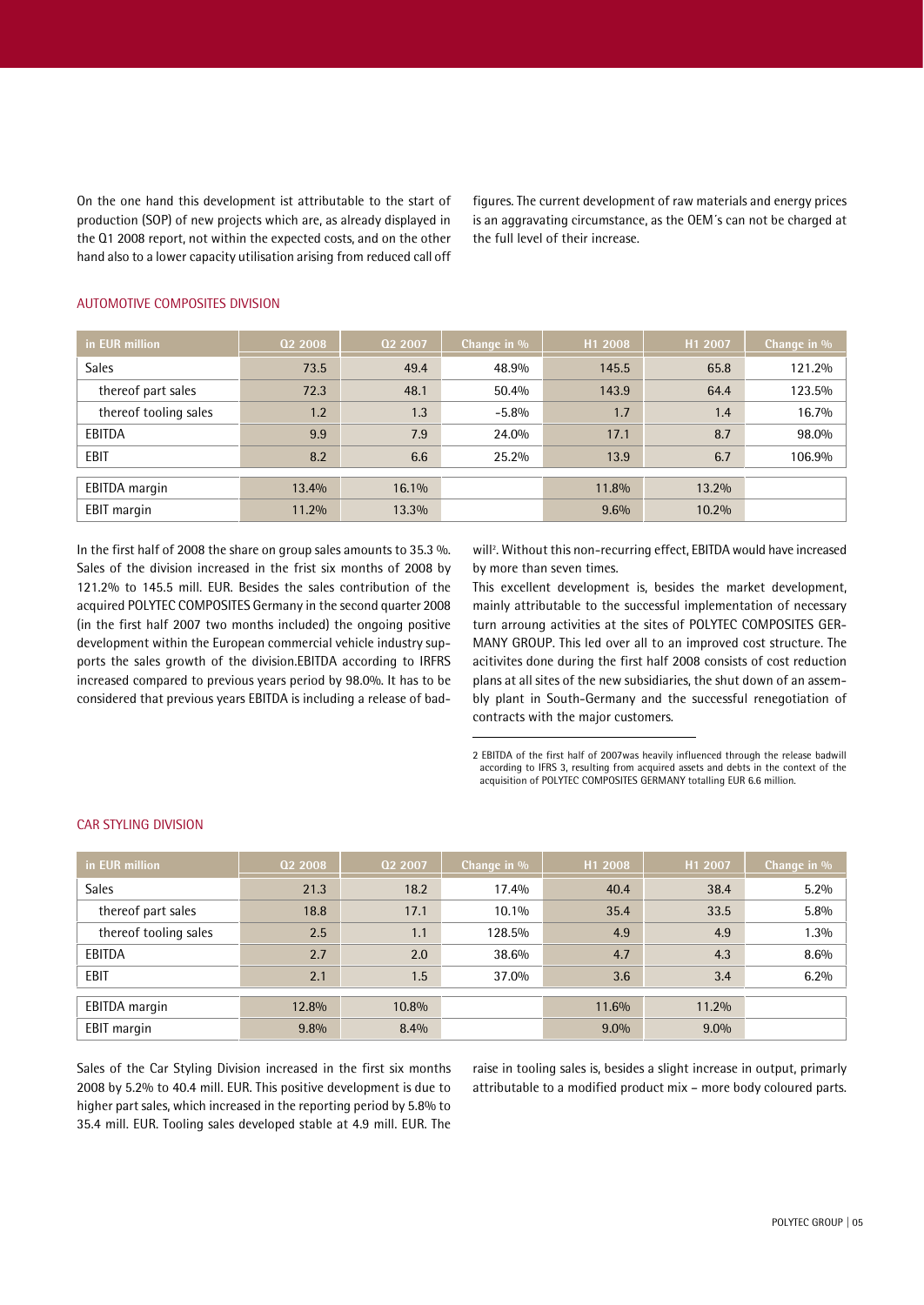Due to the higher sales and a consequent cost control, EBITDA in- creased by 8.6%.<br>Creased by 8.6% to 4.7 mill. EUR. This equals a still respectable

#### **EMPLOYEES**

|                                    |              | End of period |        | Average period      |         |        |  |
|------------------------------------|--------------|---------------|--------|---------------------|---------|--------|--|
|                                    | June 30,2008 | June 30, 2007 | Change | H <sub>1</sub> 2008 | H1 2007 | Change |  |
| <b>Automotive Systems Division</b> | 2,911        | 2,298         | 613    | 2,971               | 2,302   | 669    |  |
| Automotive Compostites Division    | 1,999        | 1,705         | 294    | 1,896               | 837     | 1,059  |  |
| Car Styling Division               | 669          | 595           | 74     | 644                 | 577     | 67     |  |
| Others/Consolidation               | 150          | 138           | 12     | 144                 | 131     | 13     |  |
| Group                              | 5,729        | 4,736         | 993    | 5,654               | 3,846   | 1,808  |  |

The increase in headcount within the Automotive System Division is a result of the acquisition of Polytec Intex. Without that acquisition headcount would be lower than in previous years period. The increase within the Automotive Composites Division on the on hand is a results of the good capacity utilisation and on the other hand also due to insourcing of leased stuff in the first half 2008. Also the increase in headcount within the Car Styling Division is attribut able to the good development.

#### CAPITAL EXPENDITURES

| in EUR million                     | Q <sub>2</sub> 2008 | 02 2007 | Change in % | H <sub>1</sub> 2008 | H1 2007 | Change in % |
|------------------------------------|---------------------|---------|-------------|---------------------|---------|-------------|
| <b>Automotive Systems Division</b> | 8.5                 | 1.6     | 418.8%      | 14.9                | 4.4     | 242.2%      |
| Automotive Compostites Division    | 1.3                 | 1.5     | $-14.1%$    | 2.5                 | 1.9     | 31.2%       |
| Car Styling Division               | 0.9                 | 0.4     | 114.2%      | 1.6                 | 0.8     | 109.7%      |
| Ohters/Consolidation               | 0.2                 | 0.6     | $-68.6%$    | 0.6                 | 1.0     | $0.0\%$     |
| Group                              | 10.9                | 4.2     | 159.1%      | 19.5                | 8.0     | 143.5%      |

Capital expenditures of POLYTEC GROUP increased in the first half 2008 by 143.5% to 19.5 mill. EUR. This development is, besides in vestments in new equipment and machines for projects also attribut able to the new structure of POLYTEC GROUP after acquisitions. The increase in capital expenditures in the Car Styling Dvision is a results of the investment in a new moulding cutter.

Besides the capital expenditures of 19.5 mill. EUR. in the first half 2008, POLYTEC GROUP increased its stake in shares of GRAMMER AG from a not notifiable holding to a stake of 9.59 %. The purchase in the amount of 11.3 mill. EUR is included in the cash flow from in vesting acitivities. Shares of the GRAMMER AG held as of June 30, 2008 are dedicated as marketable securities and according to IFRS 7 valued as available for sale.

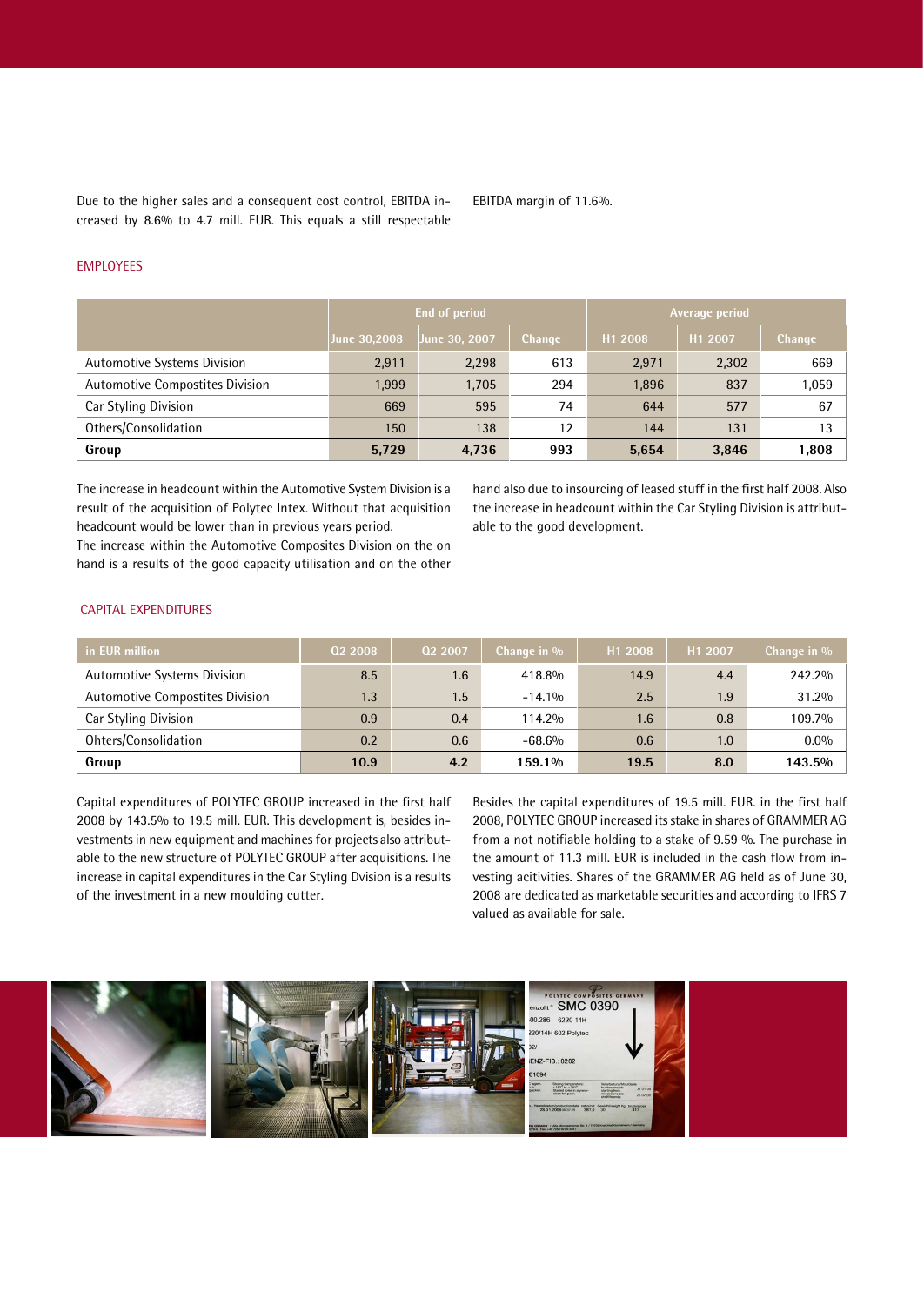#### FINANCIAL DEVELOPEMENT

| in EUR million               | June 30, 2008 | December 31, 2007 |          |
|------------------------------|---------------|-------------------|----------|
| Asset ratio                  | 33.9%         | 32.7%             |          |
| Equity ratio                 | 37.8%         | 35.7%             |          |
| Net working capital          | 70.4          | 77.3              | $-9.0\%$ |
| Net working capital to sales | 8.9%          | 11.6%             |          |
| Net debt                     | 23.5          | 29.2              | $-19.4%$ |
| Net debt to EBITDA           | 0.35          | 0.46              |          |
| Gearing (Net debt to Equity) | 0.14          | 0.18              |          |
| Capital employed             | 210.4         | 203.7             | 3.3%     |

As a result of the sound development of net working capital, net debt decreased compared to the last balance sheet date on December 31, 2007 by 19.4% to 23.5 mill. EUR. Despite the dividend payment in the amount of 6.7 mill. EUR., an increase of shareholders' equity by 6.1% as well as the equity ratio to 37.8% compared to 35.7% as of December 31, 2007 can be recorded.

For financing the further strategic growth of POLYTEC GROUP, the management board is authorised by the 8<sup>th</sup> AGM of POLYTEC HOLD-

ING AG, to increase equity capital of POLYTEC GROUP by issuing up to 11,164,792 new shares, by contribution in cash or in kind (authorised capital). Further more, a syndicated loan of 112.5 mill. EUR for a period of 12 months was signed in June 2008. With this new credit line and the existing cash reserves of POLYTEC HOLDING AG, the total capital available for the further strategic growth of the GROUP amounts to approx. EUR 200 million.

#### INVESTOR RELATIONS

|                                      |              | June 30, 2008       | June 30, 2007 |
|--------------------------------------|--------------|---------------------|---------------|
| Closing price                        | in EUR       | 9.49                | 12.00         |
| Market capitalisation                | in mill. EUR | 211.9               | 268.0         |
|                                      |              | H1 2008             | H1 2007       |
| Highest price                        | in EUR       | 10.45               | 12.00         |
| Lowest price                         | in EUR       | 8.27                | 7.34          |
| Average turnover per day             | in shares    | 92,325              | 188,941       |
| Average turnover per day             | in EUR       | 887,879.43          | 1,721,655     |
| in EUR                               |              | H <sub>1</sub> 2008 |               |
|                                      |              |                     | H1 2007       |
| Earnings per share                   |              | 0.42                | 0.38          |
| Average number of shares outstanding |              | 22,299,651          | 22,299,651    |

#### BUSINESS WITH AFFILIATED PEOPLE AND COMPANIES

In the first half of 2008, the business described in the supplement tothe group financial statement of December 31; 2006 under section E.56 was continued to an almost unchanged extent. In the corresponding time period, rents are totalling EUR 4.3 million and pay ments for services totalling EUR 0.4 million were settled by the POLY-TEC Immobilien (Properties) Group GmbH to the POLYTEC Group.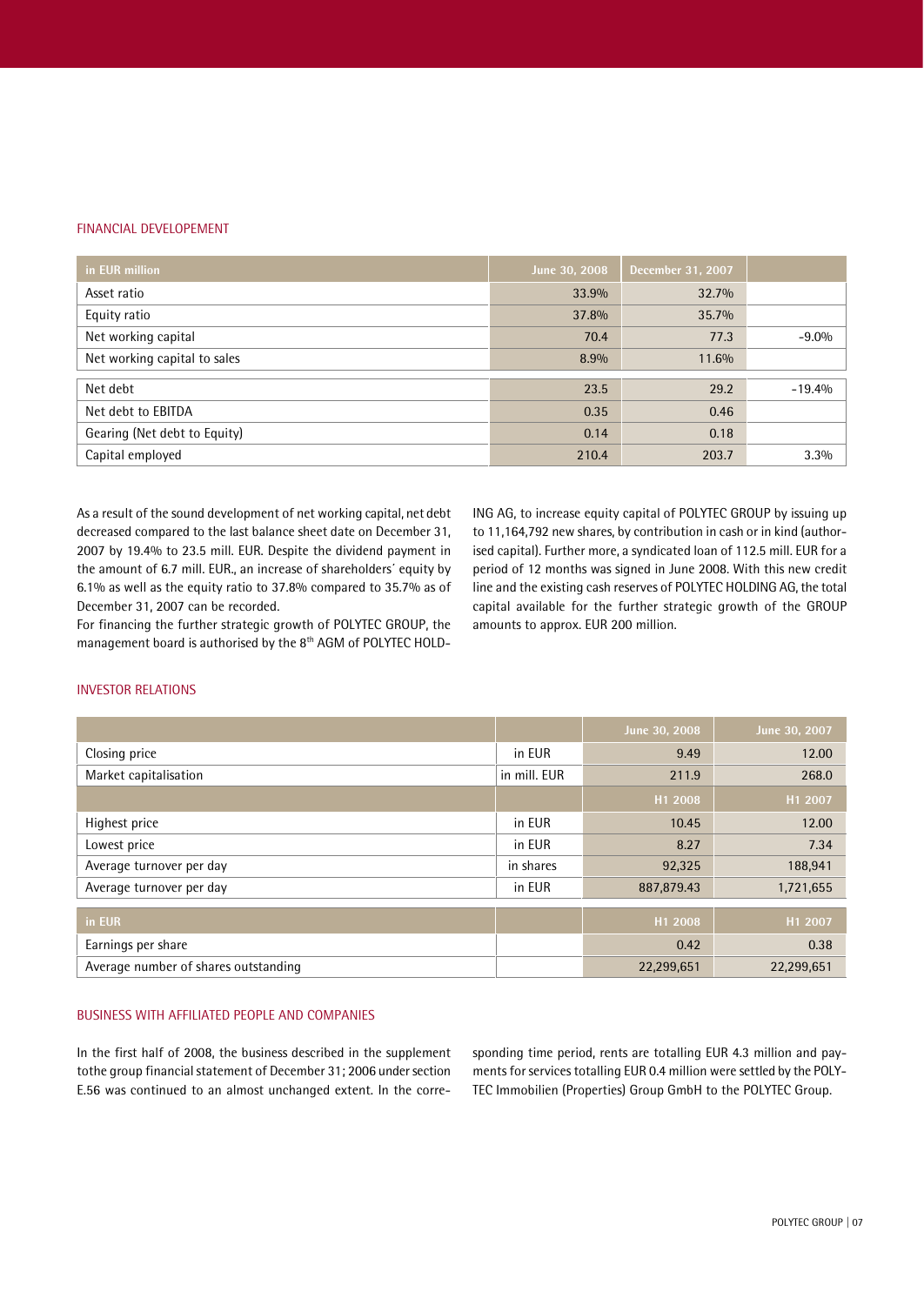#### OUTLOOK 2008

In the light of the ongoing uncertainty at the global financial mar kets and the economic slowdown in the US the outlook for the world economic development is reduced, but in the opinion of the IWF still positive with an economic growth of 3.7%.

Analogous, the German automotive industry is still optimistic to exceed the previous yeasrs growth figures. The same development is recorded within the European commercial vehicle industry.

On the basis of the sales figure of the first half 2008 and the ex pected production figures for the second half 2008, group sales of at least 800 mill. EUR can be seen as secured.

In the second half of 2008 especially in the Automotive System Division several SOP's are scheduled, which will lead to a significant sales increase in the following years. But due to different advance services and ramp up costs, the earnings will be influenced in the current business year. For the earnings development it will be essential, to reach the projected cost targets within a short time period.According to the explanations of half year financial report in hand and the expectations for the business prospects for the second half 2008 a EBITDA margin of above 8% can be seen as secured.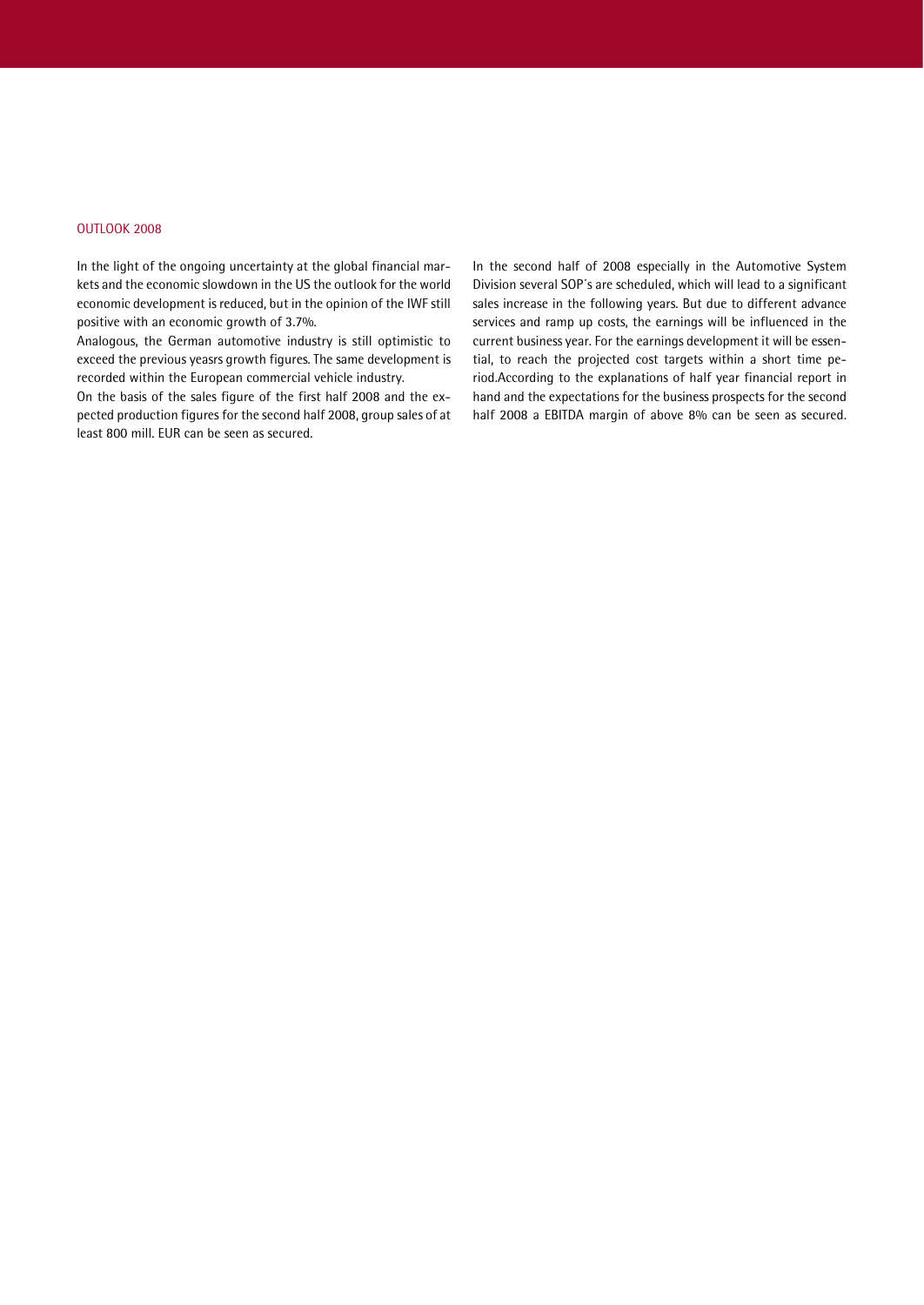# INCOME STATEMENT

(in thousand EURO)

|                                                                                       | Q1 2008      | Q1 2007     | H1 2008      | H1 2007      |
|---------------------------------------------------------------------------------------|--------------|-------------|--------------|--------------|
| Net Sales                                                                             | 208,922.8    | 152,702.7   | 412,860.3    | 286,699.8    |
| Other operating income                                                                | 4,979.8      | 9,444.6     | 7,442.3      | 11,152.1     |
| Changes in inventory of finished and unfinished goods                                 | 12,737.1     | 5,750.4     | 16,668.8     | 2,183.5      |
| Own work capitalised                                                                  | 361.5        | 78.2        | 677.6        | 289.1        |
| Expenses for materials and services received                                          | $-123,687.6$ | $-87,517.2$ | $-234,189.5$ | $-157,456.1$ |
| Personal expenses                                                                     | $-56, 174.2$ | $-42,840.2$ | $-110,320.4$ | $-75,544.2$  |
| Other operating expenses                                                              | $-27,586.7$  | $-22,353.4$ | $-56,435.0$  | $-38,587.1$  |
| Earnings before interest, taxes, depreciation and                                     |              |             |              |              |
| amortisation (EBITDA)                                                                 | 19,552.7     | 15,265.1    | 36,704.1     | 28,737.1     |
| Depreciation                                                                          | $-7,014.3$   | $-5,116.3$  | $-13,665.1$  | $-9,515.8$   |
| Earnings before interest, taxes, depreciation and<br>amortisation of goodwill (EBITA) | 12,538.4     | 10,148.8    | 23,039.0     | 19,221.3     |
| Amortisation of goodwill                                                              | 0.0          | 0.0         | 0.0          | 0.0          |
| Earnings before interest and taxes                                                    | 12,538.4     | 10,148.8    | 23,039.0     | 19,221.3     |
| Income from associated companies                                                      | 1,006.8      | 0.0         | 1,047.9      | 0.0          |
| Financial expenses                                                                    | $-977.1$     | $-424.7$    | $-2,001.1$   | $-816.2$     |
| Other financial results                                                               | 212.8        | $-19.8$     | $-404.1$     | $-40.9$      |
| <b>Financial result</b>                                                               | 242.5        | $-444.5$    | $-1,357.3$   | $-857.1$     |
| Earnings before tax                                                                   | 12,780.9     | 9,704.3     | 21,681.7     | 18,364.2     |
| Taxes on income                                                                       | $-3,417.9$   | $-1,120.0$  | $-5,990.4$   | $-4.074.8$   |
| Profit of the year after tax                                                          | 9,363.0      | 8,584.3     | 15,691.3     | 14,289.4     |
| Minority interest                                                                     | $-99.7$      | $-73.7$     | $-183.6$     | $-222.5$     |
| Net profit (result after minority interest)                                           | 9,263.3      | 8,510.6     | 15,507.7     | 14,066.9     |
| Earnings per share                                                                    | 0.42         | 0.38        | 0.70         | 0.63         |

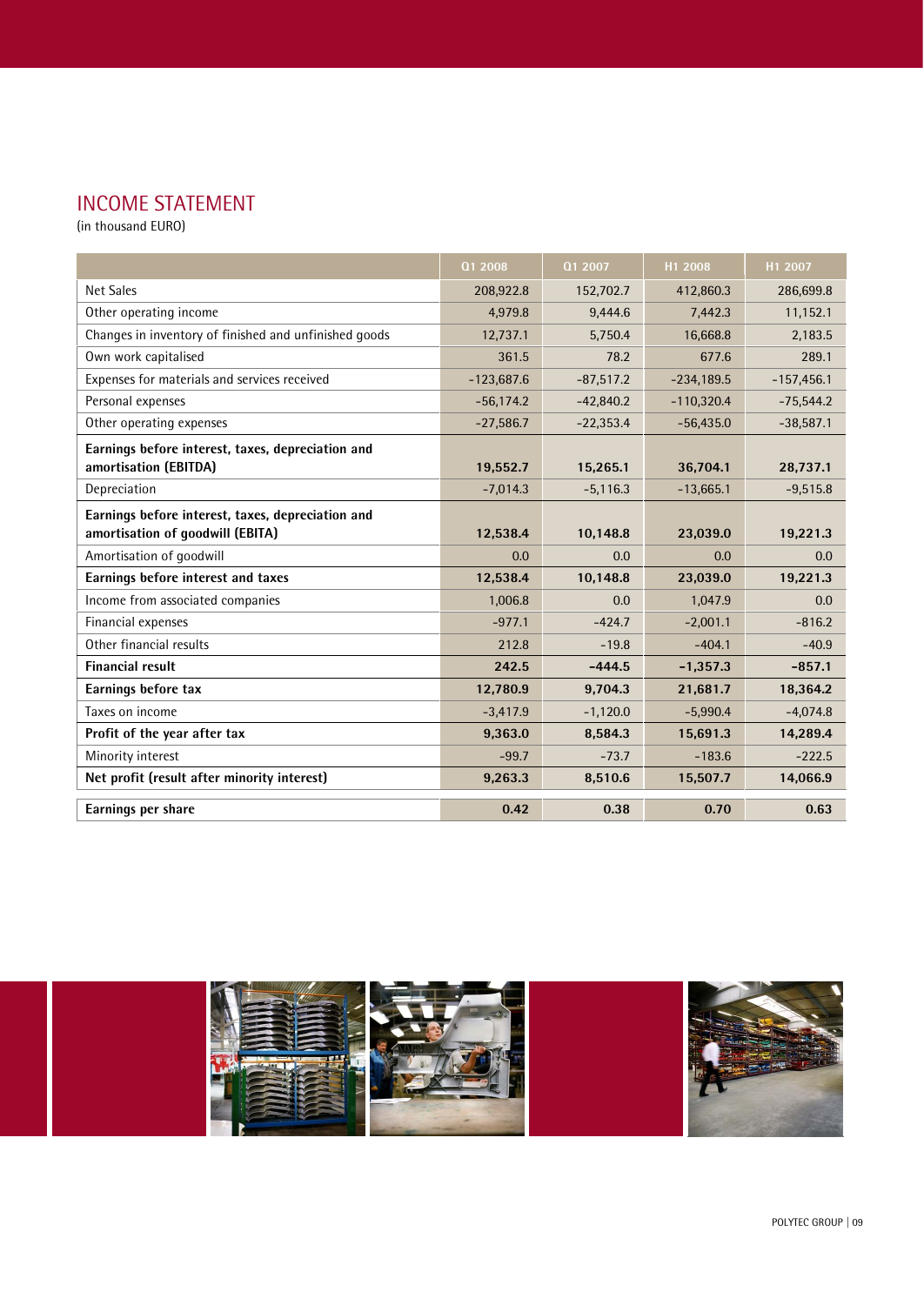# BALANCE SHEET

(in thousand EURO)

| <b>ASSETS</b>                               | June 30, 2008 | December 31, 2007 |
|---------------------------------------------|---------------|-------------------|
| A. FIXED ASSETS                             |               |                   |
| Intangible assets<br>I.                     | 9.227,8       | 8.050,9           |
| Goodwill<br>Ш.                              | 25.611,5      | 25.611,5          |
| Tangible assets<br>III.                     | 112.753,6     | 107.721,8         |
| IV.<br>Investments in affiliated companies  | 221,9         | 194,9             |
| V.<br>Investments in associated companies   | 1.031,0       | 1.045,2           |
| Other finacial assets<br>VI.                | 2,487.6       | 3,021.7           |
| Deferred tax assets<br>VII.                 | 9,548.8       | 11,322.4          |
|                                             | 160,882.2     | 156,968.4         |
| <b>B. CURRENT ASSETS</b>                    |               |                   |
| Inventories<br>Ι.                           | 91,159.7      | 93,968.2          |
| Ш.<br>Trade accounts                        | 142,067.8     | 139,956.2         |
| Marketable securities<br>III.               | 16,528.7      | 4,886.2           |
| VI.<br>Cash and cash equivalents            | 35,864.2      | 49,249.4          |
|                                             | 285,620.4     | 288,060.0         |
|                                             | 446,502.6     | 445,028.4         |
| <b>LIABILITIES</b>                          | June 30, 2008 | December 31, 2007 |
| A. SHAREHOLDERS EQUITY                      |               |                   |
| I. Share capital                            | 22,329.6      | 22,329.6          |
| II. Capital reserves                        | 57,783.5      | 57,783.5          |
| III. Treasury stock                         | $-215.5$      | $-215.5$          |
| IV. Minority interests                      | 872.8         | 691.8             |
| V. Retained earnings                        | 87,858.3      | 78,328.4          |
|                                             | 168,628.7     | 158,917.8         |
| <b>B. LONG-TERM LIABILITIES</b>             |               |                   |
| I. Interest bearing liabilities             | 47,551.5      | 53,592.9          |
| II. Provision for deffered taxes            | 4,228.4       | 3,575.3           |
| III. Long term provisions for personnel     | 25,664.6      | 25,318.9          |
| IV. Other long term liabilities             | 7,625.4       | 15,060.2          |
|                                             | 85,069.9      | 97,547.3          |
| C. SHORT-TERM LIABILITIES                   |               |                   |
| I. Trade accounts payable                   | 70,827.7      | 82,105.1          |
| II. Short-term interest-bearing liabilities | 14,962.0      | 15,935.7          |
| III. Short-term portion of long-term loans  | 15,012.4      | 16,036.2          |
| IV. Income tax liabilities                  | 5,371.0       | 3,454.4           |
| V. Other short-term liabilities             | 86,630.9      | 71,031.9          |
|                                             | 192,804.0     | 188,563.3         |
|                                             | 446,502.6     | 445,028.4         |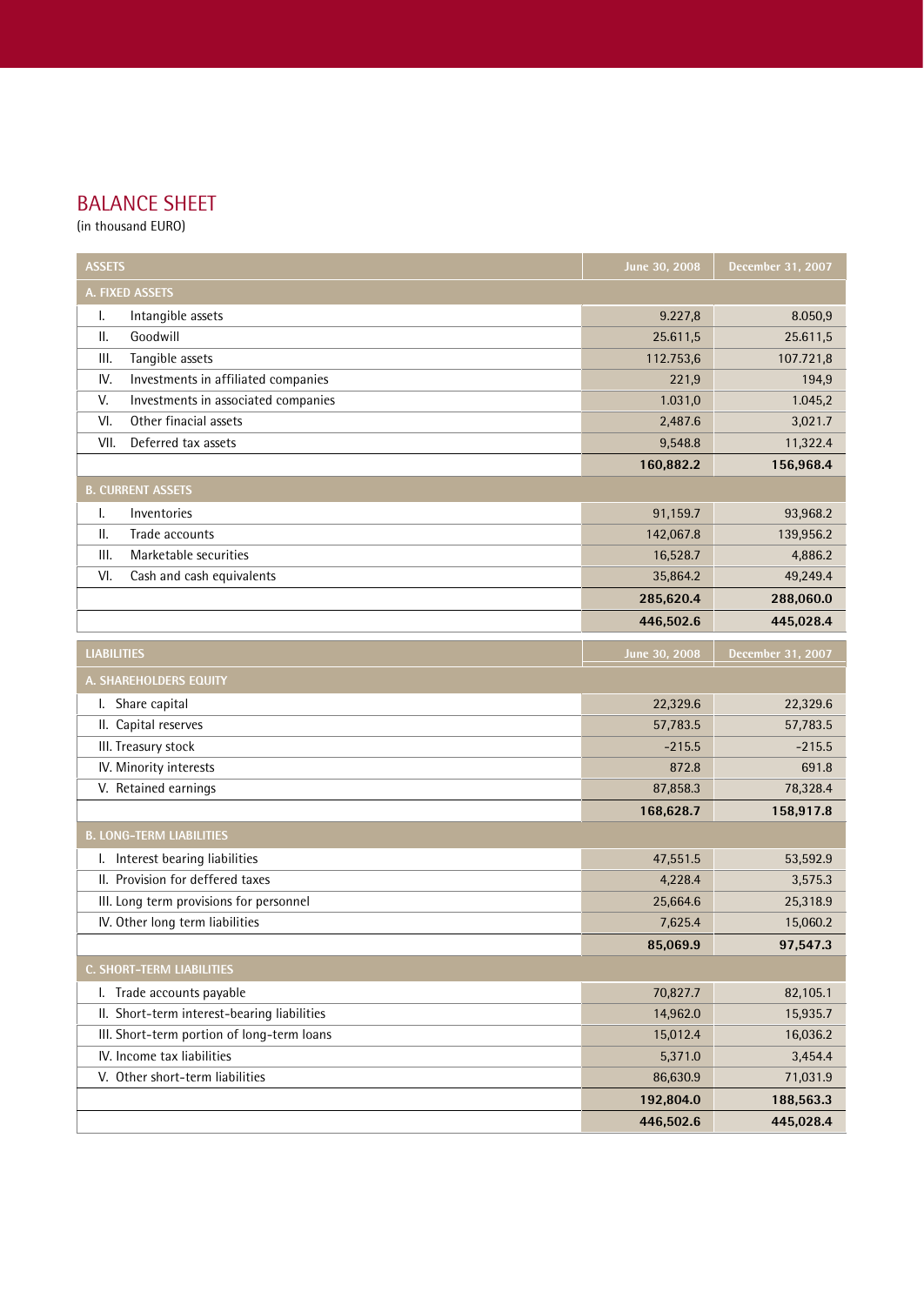# CASH FLOW STATEMENT

(in thousand EURO)

|                          |                                              | June 30, 2008 | June 30, 2007 |
|--------------------------|----------------------------------------------|---------------|---------------|
|                          | Earnings before tax                          | 21,681.7      | 18,364.2      |
| $\overline{\phantom{a}}$ | Income taxes                                 | $-1,647.1$    | $-1,357.7$    |
| $+(-)$                   | Depreciation (appreciation) of fixed assets  | 13,665.1      | 9,515.8       |
| $(-)$                    | Release of Badwill                           | 0.0           | $-6,576.3$    |
| $+(-)$                   | Other non-cash expenses/income               | 345.7         | 1,373.2       |
| $=$                      | <b>Consolidated financial Cash flow</b>      | 34,045.4      | 21,319.2      |
| $+(-)$                   | Changes in net working capital               | $-2,416.3$    | $-25,205.6$   |
| $=$                      | Cash flow from operating activities          | 31,629.1      | $-3,886.4$    |
| $+(-)$                   | Cash flow from investing activities          | $-31,330.4$   | 7,799.1       |
| $+(-)$                   | Cash flow from financing activities          | $-13,683.9$   | $-6,115.1$    |
| $=$                      | Changes in cash and cash equivalents         | $-13,385.2$   | $-2,202.4$    |
| $^{+}$                   | Opening balance of cash and cash equivalents | 49,249.4      | 42,870.1      |
| $=$                      | Closing balance of cash and cash equivalents | 35,864.2      | 40,667.7      |

# SHAREHOLDERS' EQUITY

(in thousnad EURO)

|                                                      | <b>SHARE</b><br><b>CAPITAL</b> | <b>CAPITAL</b><br><b>RESERVES</b> | <b>TREASURY</b><br><b>STOCK</b> | <b>MINORITY</b><br><b>INTERESTS</b> | <b>RETAINED</b><br><b>EARNINGS</b> | <b>TOTAL</b> |
|------------------------------------------------------|--------------------------------|-----------------------------------|---------------------------------|-------------------------------------|------------------------------------|--------------|
| Balance as of January 1, 2008                        | 22,329.6                       | 57,783.5                          | $-215.5$                        | 691.8                               | 78,328.4                           | 158,917.8    |
| Consolidated profit for the year                     |                                |                                   |                                 | 183.6                               | 15,507.7                           | 15,691.3     |
| Dividend payment                                     |                                |                                   |                                 |                                     | $-6.689.9$                         | $-6,689.9$   |
| Currency translation                                 |                                |                                   |                                 | $-2.6$                              | 414.1                              | 411.5        |
| Market valuation of securities available<br>for sale |                                |                                   |                                 |                                     | 298.0                              | 298.0        |
| Balance as of June 30, 2008                          | 22,329.6                       | 57,783.5                          | $-215.5$                        | 773.2                               | 84.433.6                           | 165.104.4    |

|                                  | <b>SHARE</b><br><b>CAPITAL</b> | <b>CAPITAL</b><br><b>RESERVES</b> | <b>TREASURY</b><br><b>STOCK</b> | <b>MINORITY</b><br><b>INTERESTS</b> | <b>RETAINED</b><br><b>EARNINGS</b> | <b>TOTAL</b> |
|----------------------------------|--------------------------------|-----------------------------------|---------------------------------|-------------------------------------|------------------------------------|--------------|
| Balance as of January 1, 2007    | 22,329.6                       | 57,783.5                          | $-215.5$                        | 591.4                               | 46.912.6                           | 127.401.6    |
| Consolidated profit for the year |                                |                                   |                                 | 222.5                               | 14,066.9                           | 14,289.4     |
| Dividend payment                 |                                |                                   |                                 | $-200.0$                            | $-5.574.9$                         | $-5,774.9$   |
| Currency translation             |                                |                                   |                                 | 15.4                                | 166.0                              | 181.4        |
| Other changes                    |                                |                                   |                                 | $-10.9$                             | 10.9                               | 0.0          |
| Balance as of June 30, 2007      | 22,329.6                       | 57.783.5                          | $-215.5$                        | 618.4                               | 55.581.5                           | 136.097.5    |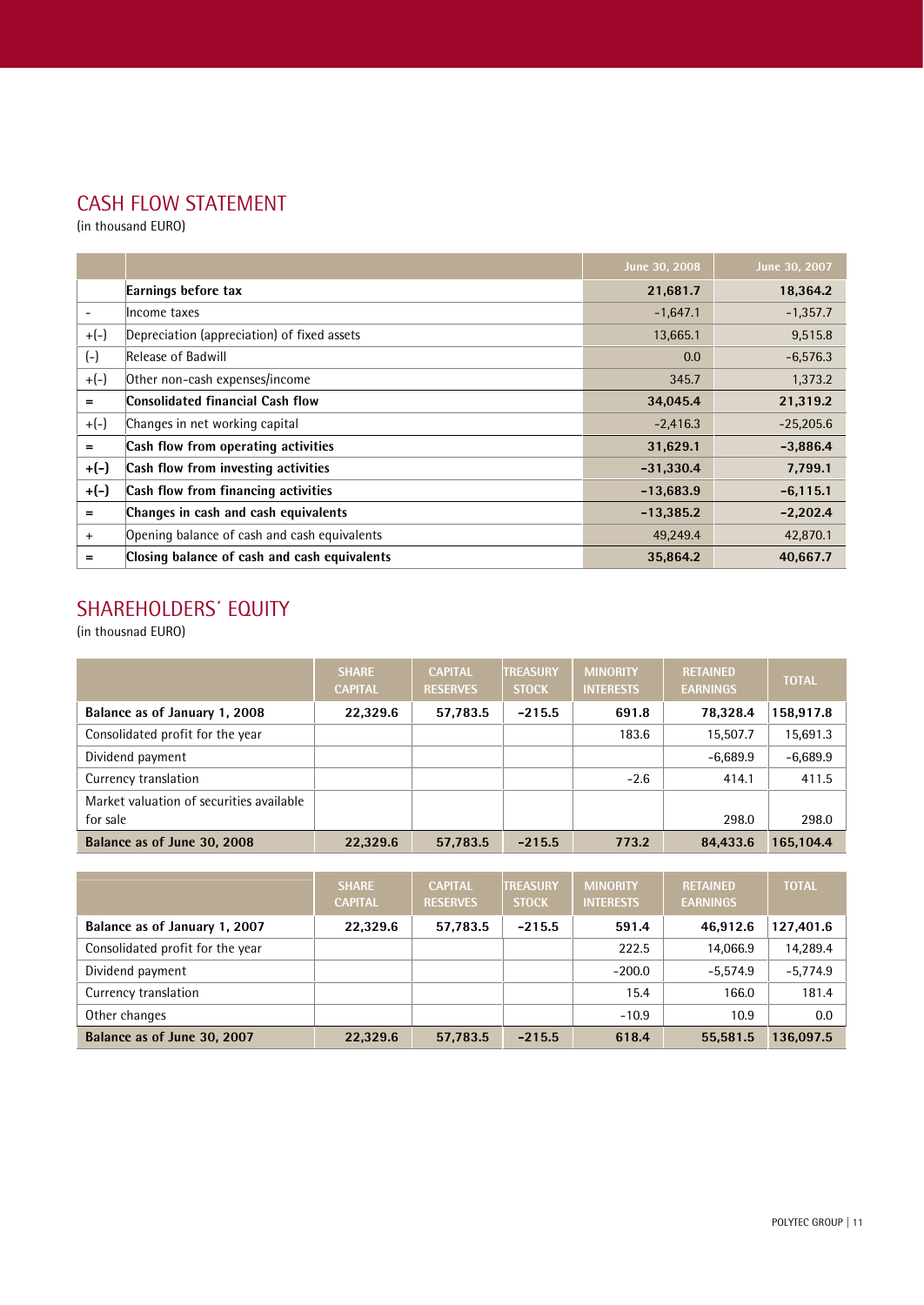# SEGMENTREPORTING

(in thousand EURO)

| <b>AUTOMOTIVE SYSTEMS</b>    | 02 2008        | 02 2007   | Change in % | H1 2008   | H1 2007   | Change in % |
|------------------------------|----------------|-----------|-------------|-----------|-----------|-------------|
| Sales                        | 108,605.2      | 80,298.3  | 35.3%       | 216,764.4 | 172,819.6 | 25.4%       |
| EBITDA                       | 5,758.3        | 4,728.9   | 21.8%       | 12,343.3  | 13,917.7  | $-11.3%$    |
| EBIT                         | 1,328.1        | 1,647.4   | $-19.4%$    | 3,504.8   | 7,617.0   | $-54.0%$    |
| Net income                   | 517.2          | 957.9     | $-46.0%$    | 1,198.9   | 4,522.7   | $-73.5%$    |
| Capex                        | 8,460.4        | 1,630.7   | 418.8%      | 14,898.4  | 4,353.7   | 242.2%      |
| <b>AUTOMOTIVE COMPOSITES</b> | 02 2008        | 02 2007   | Change in % | H1 2008   | H1 2007   | Change in % |
| Sales                        | 73,524.9       | 49,384.7  | 48.9%       | 145,538.7 | 65,803.0  | 121.2%      |
| EBITDA                       | 9,857.0        | 7,947.0   | 24.0%       | 17,149.9  | 8,662.7   | 98.0%       |
| EBIT                         | 8,231.4        | 6,573.5   | 25.2%       | 13,934.9  | 6,736.0   | 106.9%      |
| Net income                   | 5,474.9        | 5,981.6   | $-8.5%$     | 9,039.7   | 5,759.3   | 57.0%       |
| Capex                        | 1,322.4        | 1,539.0   | $-14.1%$    | 2,453.1   | 1,870.0   | 31.2%       |
| <b>CAR STYLING</b>           | 02 2008        | 02 2007   | Change in % | H1 2008   | H1 2007   | Change in % |
| Sales                        | 21,317.8       | 18,152.8  | 17.4%       | 40,352.2  | 38,326.2  | 5.3%        |
| <b>EBITDA</b>                | 2,728.2        | 1,968.4   | 38.6%       | 4,675.9   | 4,304.5   | 8.6%        |
| EBIT                         | 2,098.9        | 1,532.3   | 37.0%       | 3,647.7   | 3,435.9   | 6.2%        |
| Net income                   | 1,272.5        | 956.1     | 33.1%       | 2,363.1   | 2,257.7   | 4.7%        |
| Capex                        | 921.0          | 430.0     | 114.2%      |           | 759.0     | 109.7%      |
|                              |                |           |             | 1,591.5   |           |             |
| <b>Others/Consolidation</b>  | <b>Q2 2008</b> | 02 2007   | Change in % | H1 2008   | H1 2007   | Change in % |
| Sales                        | 5,474.9        | 4,866.9   | 12.5%       | 10,205.0  | 9,751.0   | 4.7%        |
| EBITDA                       | 1,209.2        | 620.8     | 94.8%       | 2,535.0   | 1,852.2   | 36.9%       |
| EBIT                         | 880.0          | 395.6     | 122.4%      | 1,951.6   | 1,432.4   | 36.2%       |
| Net income                   | 2,098.4        | 688.7     | 204.7%      | 3,089.6   | 1,749.7   | 76.6%       |
| Capex                        | 189.8          | 604.0     | $-68.6%$    | 577.0     | 1,035.0   | $-44.3%$    |
| <b>GROUP</b>                 | 02 2008        | 02 2007   | Change in % | H1 2008   | H1 2007   | Change in % |
| <b>Sales</b>                 | 208,922.8      | 152,702.7 | 36.8%       | 412,860.3 | 286,699.8 | 44.0%       |
| EBITDA                       | 19,552.7       | 15,265.1  | 28.1%       | 36,704.1  | 28,737.1  | 27.7%       |
| EBIT                         | 12,538.4       | 10,148.8  | 23.5%       | 23,039.0  | 19,221.3  | 19.9%       |
| Net income                   | 9,363.0        | 8,584.3   | 9.1%        | 15,691.3  | 14,289.4  | 9.8%        |
| Capex                        | 10,893.6       | 4,203.7   | 159.1%      | 19,520.0  | 8,017.7   | 143.5%      |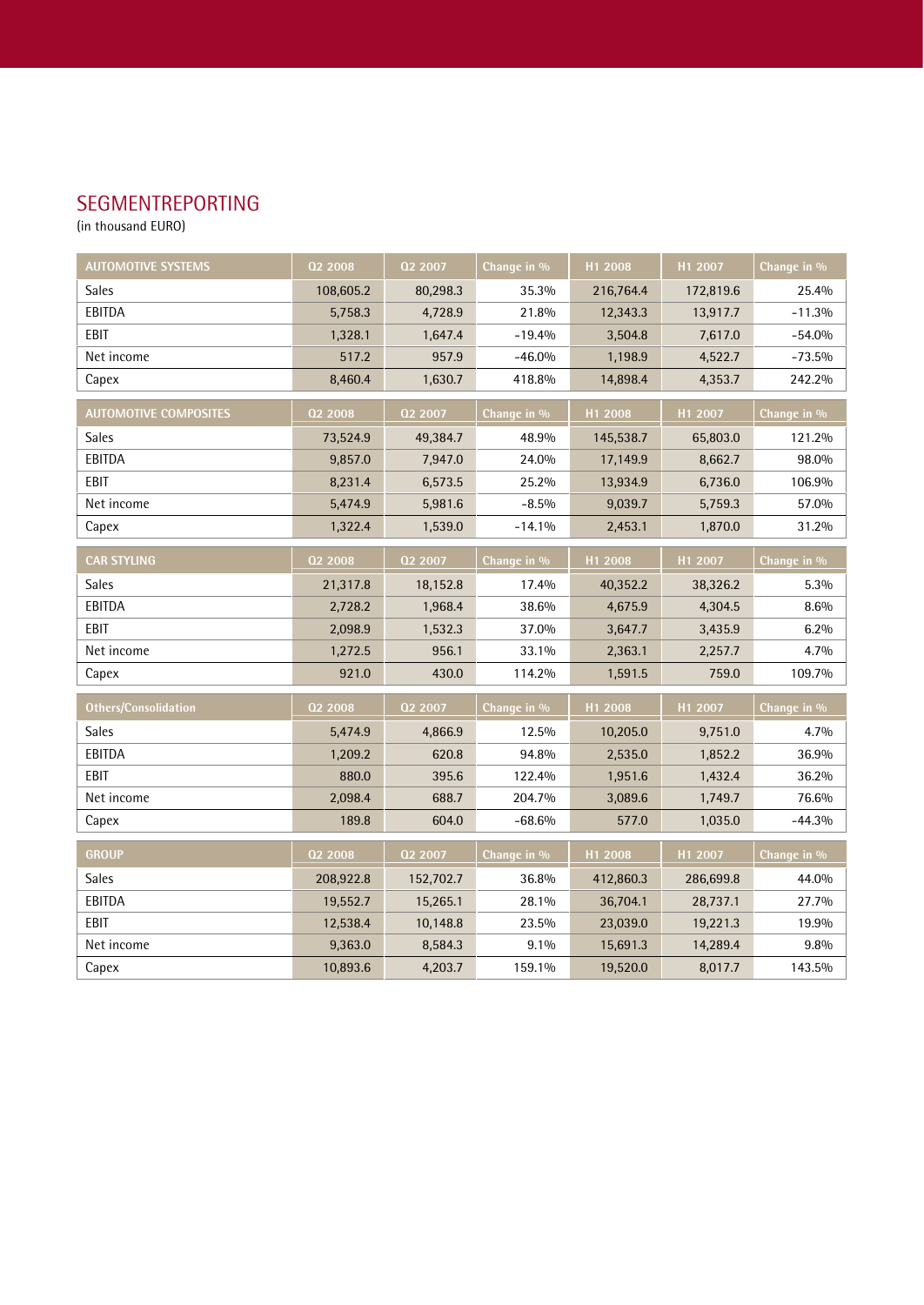# **NOTES**

# ACCOUNTING AND VALUATION METHODS

The interim financial statement on June 30, 2008 was created in accordance with the provisions of the International Financial Reporting Stan dards (IFRS), particularly the IAS 34 (interim reporting). The balancing and valuation methods from December 31, 2007 were applied in an unchanged form. With regard to further information about the balancing and valuation bases of the POLYTEC GROUP, we refer you to the group financial statement of December 31, 2007.

# SEASONALITY OF BUSINESS

The division of sales of one financial year of the POLYTEC GROUP to the four quarters correlates to a high extent with the car manufacturing by the customers of the group. For this reason, quarters in which customers normally carry out works holidays have generally lower rates of turnover than quarters without such effects. In addition to this, turnover from one quarter can also be influenced through the settlement of large tool or development projects.

# BASIS ON CONSOLIDATION

The number of companies included in the interim report has increased by 1 compared with the last balance sheet date. The company POLYTEC INVEST Gmbh, Geretsried, is first time included in the reporting of POLYTEC GROUP.

# *Ñ*STATEMENT OF ALL MEMBERS OF THE MANAGEMENT BOARD

We confirm to the best of our knowledge that the condensed interim financial statements give a true and fair view of the assets, liabilities, financial position and profit or loss of the group asrequired by the applicable accounting standards and that the group management report gives a true and fair view of important events that have occurred during the first six months of the financial year and their impact on the condensed interim financial statements, of the principal risks and uncertainties for the remaining six months of the financial year and of the major related party transactions disclosed.

The half-year financial report at hand has not been subject to an examination or an auditors review.

Hörsching, August 6, 2008

Executive Board

Friedrich Huemer **Karl Heinz Solly** Reinhard Urmann **Alfred Kollros** Reinhard Urmann Chairman (CEO) Deputy Chairman (CMO) Member (COO) Member (COO)